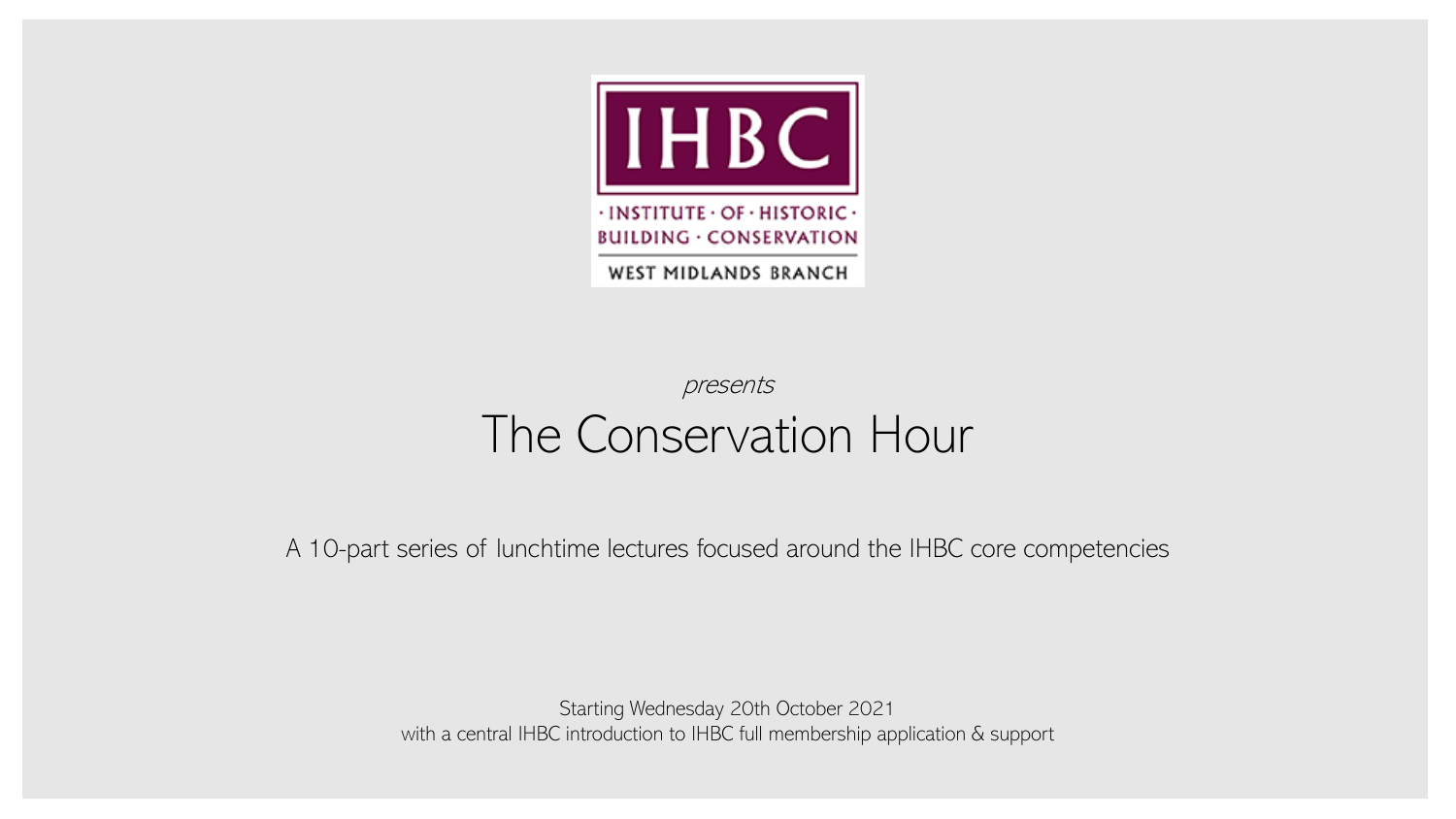#### Meeting your CPD needs - Sharing and connecting with building conservation professionals - Guiding you through the Full Membership application process

Session 1: Full MATE seminar given by IHBC and supported by WM IHBC Branch members (1pm 20/10/2021) (1 x 3hr) Sessions 2-9: based around the competencies required by IHBC for full membership applications or CPD contributions (8 x 1hr) Session 10: chance to ask questions for those ready to submit full membership applications, supported by national IHBC office (1 x 2hr)

Using the very best knowledge, expertise, and experience from our very own West Midlands IHBC Branch Members\* we have curated a timetable of online events which will concentrate on each individual competency and enable our members to showcase and share their projects and provide networking opportunities.

The monthly hour long sessions will run from 12.30pm-1.30pm, enabling you to log on during your lunch hour or play back at your own leisure. Each session will have a different speaker, time for a Q&A on the presentation and a Q&A on the competency and application process.

#### HELPING YOU SUBMIT YOUR FULL MEMBERSHIP APPLICATION

Need help and support on completing your application? The branch committee have taken on board the comments and feedback regarding the application form and process. These sessions have been designed to help and guide applicants and provide bitesize monthly opportunities with which you can follow along to help you write & submit your application. You can join any or all sessions and will be able to ask questions during each event, especially around submitting your application.

#### KEEPING YOUR CPD UP TO DATE

Each member is required to undertake a minimum of 50 hours of relevant professional development over a rolling two year period. You can dip in and out of sessions as and when, and we will aim to record each session for those unable to attend.

#### HOW TO SIGN UP

IHBC MATE Seminar on Wednesday 20<sup>th</sup> October, 1pm. Please email Rachael Parry [Rachael.parry@nationaltrust.org.uk](mailto:Rachael.parry@nationaltrust.org.uk) Sessions 2-10; dates on next page. Sign up by emailing Rachael and info will be provided on the IHBC Branch Twitter page [@IHBCWestMidland](https://twitter.com/ihbcwestmidland?lang=en), & Branch [Website](https://ihbc.org.uk/branches/wmids/index.html) Calendar invitations and event links will be emailed out to WM Branch members in due course, along with any further details of the monthly sessions.

For more information and quidance re; IHBC CPD [HERE](https://ihbc.org.uk/learning/cpd/index.html) IHBC Membership application: [HERE](https://ihbc.org.uk/page-4/index.html)

\*we have tried to utilise our existing branch full members wherever possible